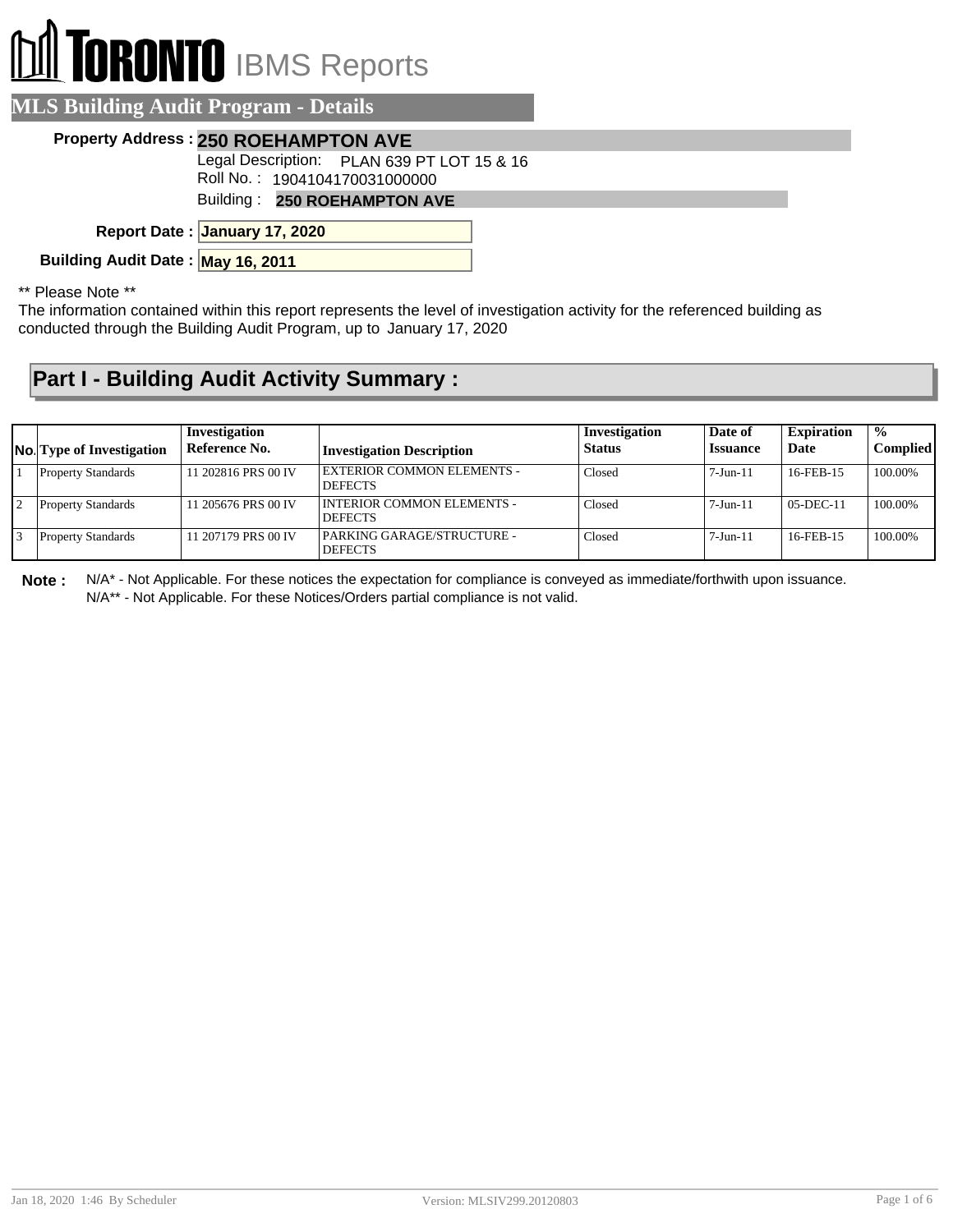## **Part II - Building Audit Details for Property Standards Orders :**

| Type of<br>No. Investigation | ∣Investiqation<br>Reference No. | <b>Investigation Description</b>                                 | Investigation Date of<br><b>Status</b> | <b>∣Issuance</b> | <b>Expiration</b><br>∣Date | <b>Next Scheduled</b><br><b>Inspection Date</b> |
|------------------------------|---------------------------------|------------------------------------------------------------------|----------------------------------------|------------------|----------------------------|-------------------------------------------------|
| <b>Property Standards</b>    |                                 | 11 202816 PRS 00 IV EXTERIOR COMMON ELEMENTS -<br><b>DEFECTS</b> | <b>Closed</b>                          | 7-Jun-11         | 16-FEB-15                  | 30-Sep-14                                       |
|                              |                                 |                                                                  |                                        |                  |                            |                                                 |

**0**

**8**

**No. of defects contained within the Order :**

**No. of defects that remain outstanding :**

|                | <b>Deficiency Details</b>                                                                                                                                                                                                                                                                                                                                                                                                                                                                                                                                                                           |                             |                  |  |  |  |  |
|----------------|-----------------------------------------------------------------------------------------------------------------------------------------------------------------------------------------------------------------------------------------------------------------------------------------------------------------------------------------------------------------------------------------------------------------------------------------------------------------------------------------------------------------------------------------------------------------------------------------------------|-----------------------------|------------------|--|--|--|--|
| No.            | <b>Violation/Defect</b>                                                                                                                                                                                                                                                                                                                                                                                                                                                                                                                                                                             | Location                    | <b>Status</b>    |  |  |  |  |
|                | Exterior garbage containment area not screened.                                                                                                                                                                                                                                                                                                                                                                                                                                                                                                                                                     | Exterior                    | Closed           |  |  |  |  |
| $\mathcal{P}$  | The yard does not have suitable ground cover to prevent unstable soil conditions or erosion.                                                                                                                                                                                                                                                                                                                                                                                                                                                                                                        | Exterior                    | Substantially Co |  |  |  |  |
| 3              | The location and size of openings present a hazard as they are designed with members or<br>attachments between 140 millimetres and 900 millimetres above the level protected by the guard<br>which facilitate climbing.                                                                                                                                                                                                                                                                                                                                                                             | Exterior                    | Closed           |  |  |  |  |
| 4              | Height of the guard for exit ramps and landings is less than 1,070 millimetres measured vertically<br>to the top of the guard from<br>the ramp surface where the difference in elevation between the adjacent<br>ground or floor level and the ramp is more than 600 millimetres.                                                                                                                                                                                                                                                                                                                   | Exterior                    | Closed           |  |  |  |  |
| 5              | The protective/decorative finish on the exterior surfaces is not being maintained in good repair<br>where required.                                                                                                                                                                                                                                                                                                                                                                                                                                                                                 | <b>Exterior Of Building</b> | Closed           |  |  |  |  |
| 6              | The exterior surface of the building shall be maintained free of graffiti and/or painted slogans.                                                                                                                                                                                                                                                                                                                                                                                                                                                                                                   | <b>Exterior Of Building</b> | Closed           |  |  |  |  |
| $\overline{7}$ | The yards and /or other part of property is not being kept clean and free from accumulation of<br>junk, rubbish, brush, refuse, litter, garbage and/or other debris.                                                                                                                                                                                                                                                                                                                                                                                                                                | <b>Exterior Of Building</b> | Substantially Co |  |  |  |  |
| 8              | A window(s) which is capable of being opened, and is located in excess of two (2) metres from the<br>finished grade, is not equipped with safety devices which would prevent any opening greater than<br>one hundred (100) millimeters. A report is required to be submitted to the Officer for evaluation<br>and approval by a professional or other certified person confirming that acceptable safety devices<br>have been installed on all subject windows in an acceptable manner, and that the subject<br>windows are not capable of being opened in excess of one hundred (100) millimeters. | <b>Throughout Building</b>  | Closed           |  |  |  |  |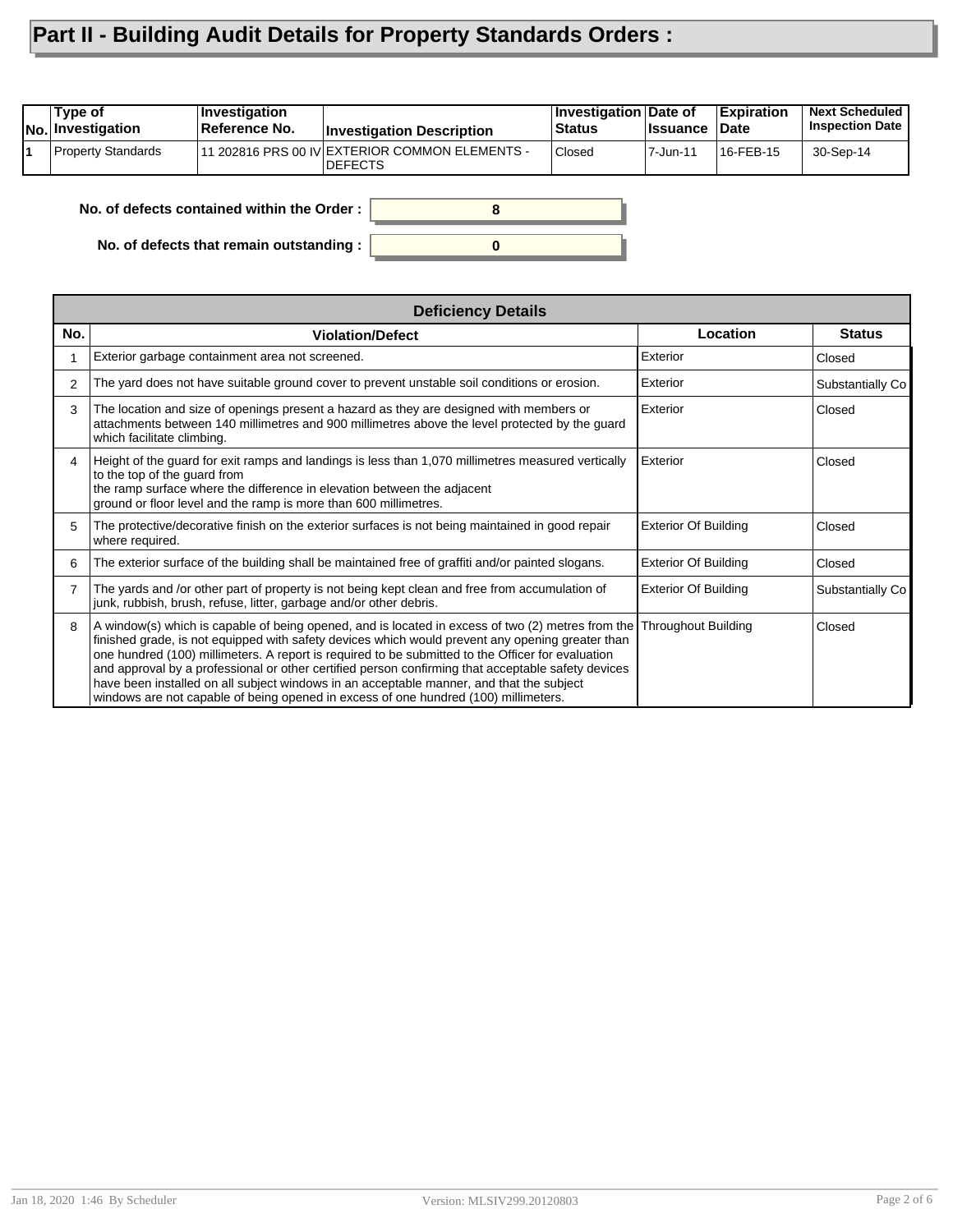|  | Tvpe of<br><b>No.</b> Investigation | <b>Investigation</b><br>Reference No. | <b>Investigation Description</b>                                  | <b>Investigation Date of</b><br><b>Status</b> | <b>Issuance Date</b> | Expiration             | <b>Next Scheduled</b><br><b>Inspection Date</b> |
|--|-------------------------------------|---------------------------------------|-------------------------------------------------------------------|-----------------------------------------------|----------------------|------------------------|-------------------------------------------------|
|  | Property Standards                  |                                       | 111 207179 PRS 00 IV PARKING GARAGE/STRUCTURE -<br><b>DEFECTS</b> | Closed                                        | 7-Jun-11             | <sup>1</sup> 16-FEB-15 | 29-Aug-14                                       |

| No. of defects contained within the Order :      |  |
|--------------------------------------------------|--|
| No. of defects that remain outstanding : $\vert$ |  |

|                | <b>Deficiency Details</b>                                                                                                                                                                                                                                                                                                                                                |                                 |                  |  |  |  |  |  |
|----------------|--------------------------------------------------------------------------------------------------------------------------------------------------------------------------------------------------------------------------------------------------------------------------------------------------------------------------------------------------------------------------|---------------------------------|------------------|--|--|--|--|--|
| No.            | <b>Violation/Defect</b>                                                                                                                                                                                                                                                                                                                                                  | Location                        | <b>Status</b>    |  |  |  |  |  |
| 1              | Lighting in a garage is provided at less than 50 lux.                                                                                                                                                                                                                                                                                                                    | <b>Underground Parking Area</b> | Closed           |  |  |  |  |  |
| $\overline{2}$ | The ventilation system or unit is not kept in good repair and maintained in good working condition<br>at all times. Namely; damaged screen                                                                                                                                                                                                                               | Underground Parking Area        | Closed           |  |  |  |  |  |
| 3              | The ceilings in the parking or storage garage are not impervious to water.                                                                                                                                                                                                                                                                                               | Underground Parking Area        | Closed           |  |  |  |  |  |
| 4              | The parking or storage garage ceiling are not painted white.                                                                                                                                                                                                                                                                                                             | Underground Parking Area        | Closed           |  |  |  |  |  |
| 5              | The columns in the parking or storage garage are not maintained free of holes, breaks or cracks.                                                                                                                                                                                                                                                                         | Underground Parking Area        | Closed           |  |  |  |  |  |
| 6              | The parking or storage garage columns are not painted white from sixty (60) centimeters above<br>floor level.                                                                                                                                                                                                                                                            | Underground Parking Area        | Closed           |  |  |  |  |  |
| $\overline{7}$ | The parking or storage garage columns from floor level to a height of sixty (60) centimeters are<br>not painted black.                                                                                                                                                                                                                                                   | Underground Parking Area        | Closed           |  |  |  |  |  |
| 8              | The parking or storage garage is used to keep junk or rubbish.                                                                                                                                                                                                                                                                                                           | Underground Parking Area        | Substantially Co |  |  |  |  |  |
| 9              | The electrical connections are not maintained in a safe and complete condition. Namely: loose<br>wires                                                                                                                                                                                                                                                                   | Underground Parking Area        | Substantially Co |  |  |  |  |  |
| 10             | Large safe-exit arrows are not displayed on safe-exit doors 1.5 metres above the floor, measured<br>from the center of the arrow to the floor, with the arrow pointing down.                                                                                                                                                                                             | Underground Parking Area        | Closed           |  |  |  |  |  |
| 11             | The parking or storage garage does not have a designated safe-exit route.                                                                                                                                                                                                                                                                                                | Underground Parking Area        | Closed           |  |  |  |  |  |
| 12             | Small safe-exit arrows are not prominently displayed on columns or walls 1.5 metres above the<br>floor, measured from the center of the arrow to the floor; at least every ten (10) metres along the<br>safe-exit route; at all safe-exit route decision points along the safe-exit route; and wherever a<br>safe-exit route crosses a traffic aisle.                    | Underground Parking Area        | Closed           |  |  |  |  |  |
| 13             | The safe-exit door, the frame of a safe-exit door and the wall adjacent to the safe-exit door to a<br>distance of one (1) metre on both sides of the frame, and to a height of three (3) metres above the<br>floor or to the soffit above the bulkhead over the door is not the required coloured green.                                                                 | Underground Parking Area        | Closed           |  |  |  |  |  |
| 14             | Alert signs are not prominently displayed on columns or walls 2.1 metres above the floor,<br>measured from the top of the sign to the floor, so that there is 1 alert sign for every 25 parking<br>stalls in the parking or storage garage, with the alert signs being evenly distributed in the parking<br>or storage garage, but located no more than 30 metres apart. | Underground Parking Area        | Closed           |  |  |  |  |  |
| 15             | The mechanical ventilation system in the parking or storage garage is not on at all times or<br>otherwise controlled automatically by a carbon monoxide detection system that is located so as to<br>provide full protection.                                                                                                                                            | Underground Parking Area        | Closed           |  |  |  |  |  |
| 16             | The walls in the parking or storage garage are not maintained free of holes, breaks or cracks.                                                                                                                                                                                                                                                                           | Underground Parking Area        | Closed           |  |  |  |  |  |
| 17             | The walls in the parking or storage garage are not impervious to water.                                                                                                                                                                                                                                                                                                  | Underground Parking Area        | Closed           |  |  |  |  |  |
| 18             | The parking or storage garage walls are not painted white from sixty (60) centimeters above floor<br>level.                                                                                                                                                                                                                                                              | Underground Parking Area        | Closed           |  |  |  |  |  |
| 19             | The parking or storage garage walls from floor level to a height of sixty (60) centimeters are not<br>painted black.                                                                                                                                                                                                                                                     | Underground Parking Area        | Closed           |  |  |  |  |  |
| 20             | The ceilings in the parking or storage garage are not maintained free of holes, breaks or cracks.                                                                                                                                                                                                                                                                        | Underground Parking Area        | Closed           |  |  |  |  |  |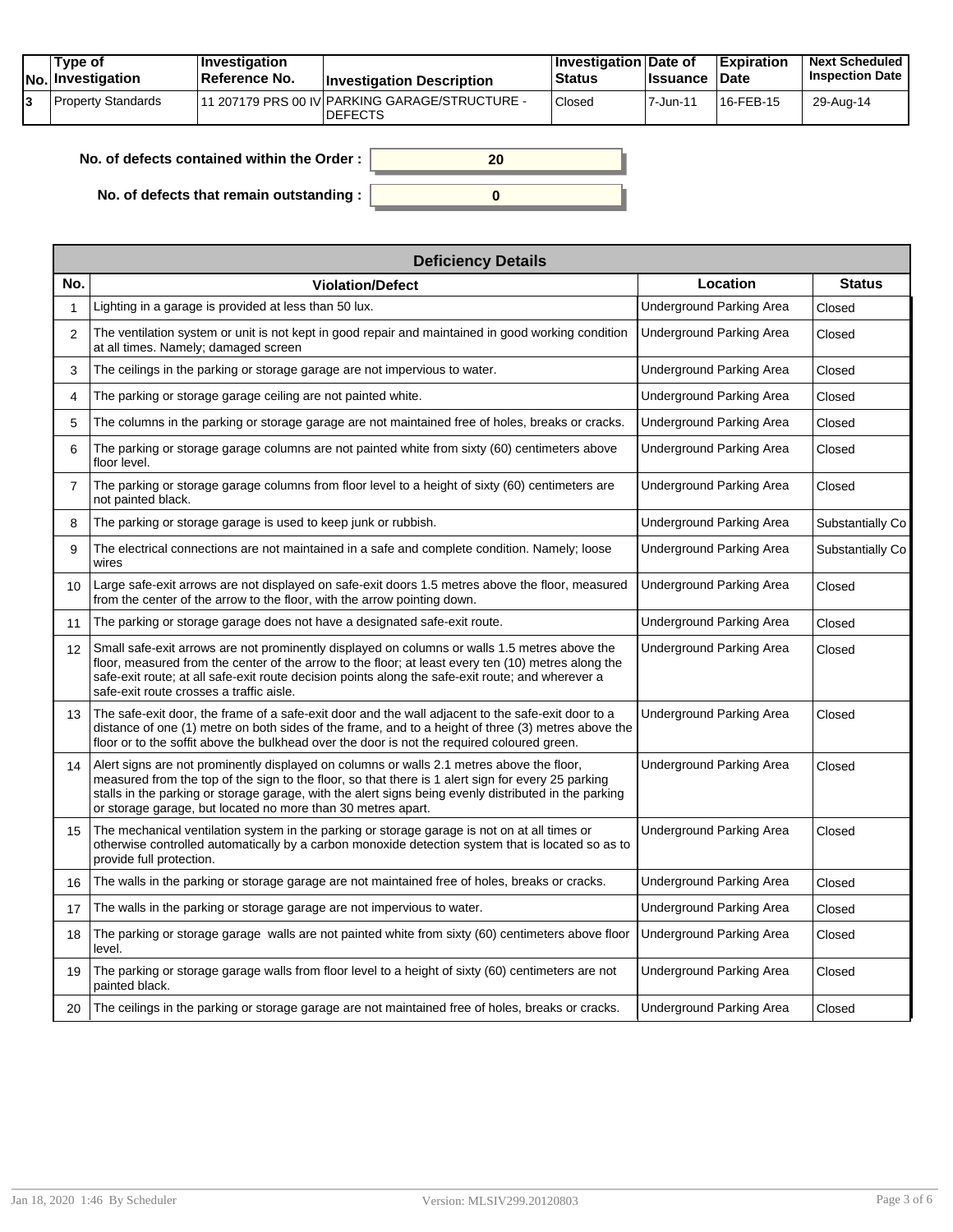| Tvpe of<br><b>Investigation</b><br>Reference No.<br><b>No.</b> Investigation | <b>Investigation Description</b>                                              | <b>Investigation Date of</b><br><b>Status</b> | <b>Issuance Date</b> | Expiration | <b>Next Scheduled</b><br><b>Inspection Date</b> |
|------------------------------------------------------------------------------|-------------------------------------------------------------------------------|-----------------------------------------------|----------------------|------------|-------------------------------------------------|
| Property Standards                                                           | <sup>1</sup> 11 205676 PRS 00 IV INTERIOR COMMON ELEMENTS -<br><b>DEFECTS</b> | Closed                                        | 7-Jun-11             | 105-DEC-11 | 17-Sep-13                                       |

| No. of defects contained within the Order: |  |
|--------------------------------------------|--|
| No. of defects that remain outstanding :   |  |

|                   | <b>Deficiency Details</b>                                                                                                                                                                                                                                                         |                    |                  |
|-------------------|-----------------------------------------------------------------------------------------------------------------------------------------------------------------------------------------------------------------------------------------------------------------------------------|--------------------|------------------|
| No.               | <b>Violation/Defect</b>                                                                                                                                                                                                                                                           | Location           | <b>Status</b>    |
|                   | Floor(s) and/or floor covering(s) not maintained free from trip or other hazardous condition,<br>namely mat required.                                                                                                                                                             | 1st Floor          | Closed           |
| 2                 | The property is not maintained and/or kept clean in accordance with the standards, namely<br>remove abandoned incinerator.                                                                                                                                                        | <b>Boiler Room</b> | Closed           |
| 3                 | The ventilation system or unit is not kept in good repair and maintained in good working condition<br>at all times, namely ventilation on timer.                                                                                                                                  | <b>Building</b>    | Closed           |
| 4                 | The ventilation system or unit is not regularly cleaned.                                                                                                                                                                                                                          | <b>Building</b>    | Closed           |
| 5                 | The electrical fixtures are not maintained in good working order, namely missing bulb on fixture<br>and covers on switches.                                                                                                                                                       | Elevator           | Closed           |
| 6                 | The floor and every appurtenance, surface cover and finish is not maintained, namely missing<br>and/or damaged floor tiles and baseboards.                                                                                                                                        | Exit               | Closed           |
| $\overline{7}$    | Lighting in a laundry room is provided at less than 200 lux.                                                                                                                                                                                                                      | Laundry Room       | Closed           |
| 8                 | The property has not been repaired in accordance with the standards, namely clean behind<br>washing machines and dryers.                                                                                                                                                          | Laundry Room       | Closed           |
| 9                 | Previously finished walls and ceiling in the public area of the property is not maintained in good<br>repair, namely refinish ceiling and replace missing tiles.                                                                                                                  | Laundry Room       | Closed           |
| 10                | An emergency contact sign is not posted and maintained in a prominent place in the front lobby or<br>entrance to the building.                                                                                                                                                    | Lobby              | Closed           |
| 11                | Lighting in a storage room is provided at less than 50 lux.                                                                                                                                                                                                                       | Locker Room        | Closed           |
| $12 \overline{ }$ | The plumbing system is not kept free from leaks or defects.                                                                                                                                                                                                                       | Locker Room        | Closed           |
| 13                | The property is not maintained and/or kept clean in accordance with the standards, namely<br>excess storage in and above lockers and aisles.                                                                                                                                      | Locker Room        | Substantially Co |
| 14                | Door hardware/devices are not maintained in good repair.                                                                                                                                                                                                                          | Office             | Closed           |
| 15                | Height of the guard for the exit stairs are less than 1,070 millimetres around landings.                                                                                                                                                                                          | Roof Of Building   | Substantially Co |
| 16                | Height of the guard for the exit stairs are less than 920 millimetres measured vertically to the top<br>of the guard from a line drawn through the outside edges of the stair nosings.                                                                                            | Roof Of Building   | Substantially Co |
| 17                | The location and size of openings present a hazard as they are designed with members or<br>attachments between 140 millimetres and 900 millimetres above the level protected by the guard<br>which facilitate climbing.                                                           | Roof Of Building   | Substantially Co |
| 18                | The exterior walls and their components are not being maintained in good repair, namely exposed<br>rebar and deteriorated chimney                                                                                                                                                 | Roof Of Building   | Closed           |
| 19                | Required guard does not prevent the passage of a sphere having a diameter more than 100<br>millimetres.                                                                                                                                                                           | Roof Of Building   | Closed           |
| 20                | The protective/decorative finish on the exterior surfaces is not being maintained in good repair,<br>namely mechanical equipment.                                                                                                                                                 | Roof Of Building   | Closed           |
| 21                | Height of the quard for exit ramps and landings is less than 1,070 millimetres measured vertically<br>to the top of the quard from<br>the ramp surface where the difference in elevation between the adjacent<br>ground or floor level and the ramp is more than 600 millimetres. | Roof Of Building   | Substantially Co |
| 22                | The roof or one of it's components is not free from loose, unsecured or unsafe objects and/or<br>materials.                                                                                                                                                                       | Roof Of Building   | Closed           |
| 23                | Previously finished wall(s) have marks, stains, graffiti, smoke damage, painted slogans and/or<br>other defacements.                                                                                                                                                              | Stairway           | Closed           |
| 24                | Handrails on one side of stair or ramp less than 1,100mm in width not provided                                                                                                                                                                                                    | Stairway           | Closed           |
| 25                | The guards and/or other appurtenant attachments and/or their supporting structural members are<br>not maintained in good repair, namely missing newel cap.                                                                                                                        | Stairway           | Closed           |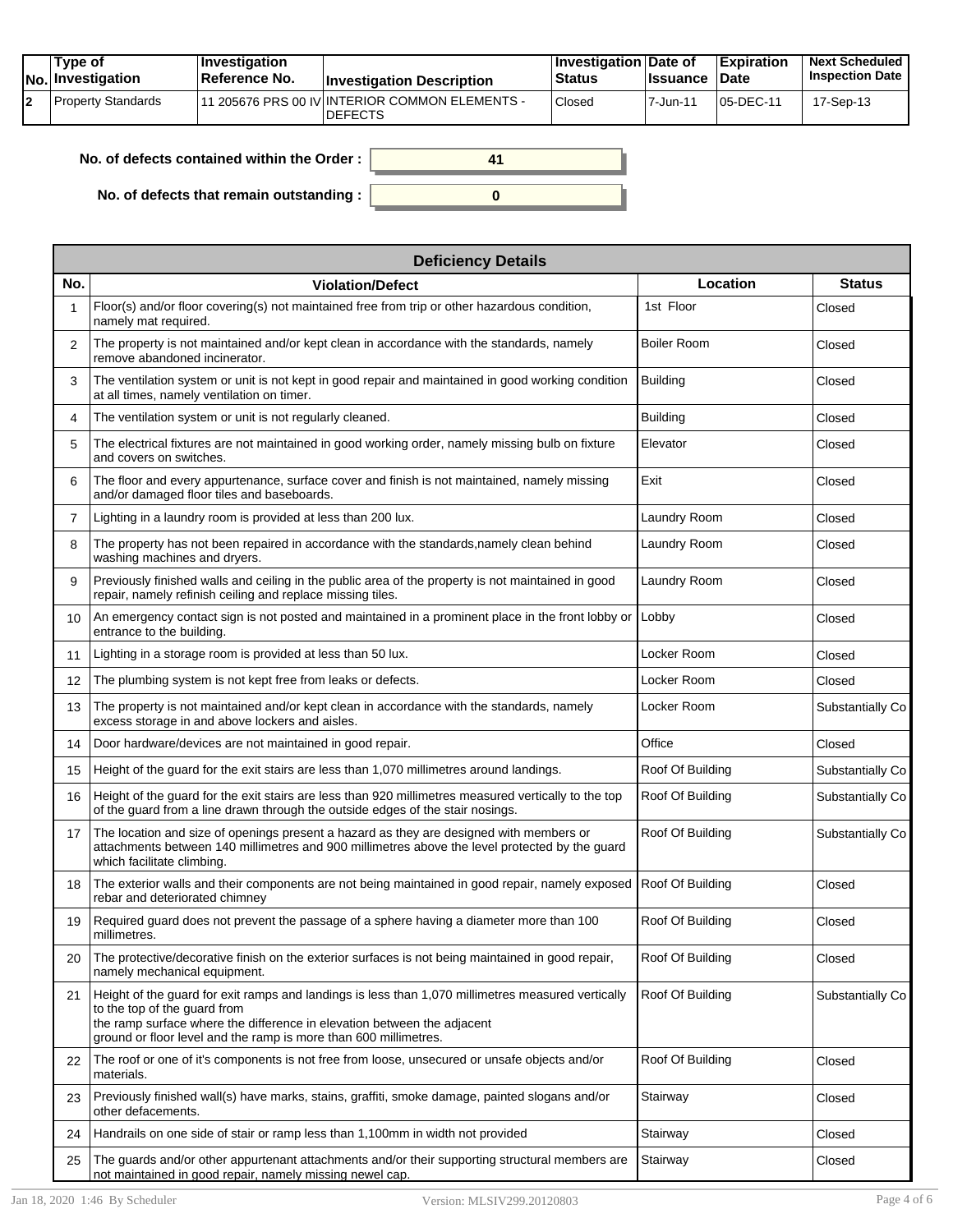| 26 | The location and size of openings present a hazard as they are designed with members or<br>attachments between 140 millimetres and 900 millimetres above the level protected by the guard<br>which facilitate climbing.         | <b>Throughout Building</b> | Substantially Co |
|----|---------------------------------------------------------------------------------------------------------------------------------------------------------------------------------------------------------------------------------|----------------------------|------------------|
| 27 | Height of the quard for the exit stairs are less than 920 millimetres measured vertically to the top<br>of the quard from a line drawn through the outside edges of the stair nosings.                                          | <b>Throughout Building</b> | Substantially Co |
| 28 | Height of the guard for the exit stairs are less than 1,070 millimetres around landings.                                                                                                                                        | <b>Throughout Building</b> | Closed           |
| 29 | Required guard does not prevent the passage of a sphere having a diameter more than 100<br>millimetres.                                                                                                                         | <b>Throughout Building</b> | Closed           |
| 30 | Exit, public corridor or corridor is not equipped to provide illumination to an average level of not<br>less than 50 lux at all points such as angles and intersections at changes of level where there are<br>stairs or ramps. | <b>Throughout Building</b> | Closed           |
| 31 | Lighting in a service room is provided at less than 200 lux.                                                                                                                                                                    | <b>Throughout Building</b> | Closed           |
| 32 | The electrical connections are not maintained in good working order, namely loose wires.                                                                                                                                        | <b>Throughout Building</b> | Closed           |
| 33 | Wall(s) not maintained free of holes, cracks, damaged and deteriorated materials, namely 7th, 1st<br>floors & locker, storage, file, office and service rooms, etc.                                                             | <b>Throughout Building</b> | Closed           |
| 34 | Previously finished walls and ceilings in the public area of the property is not maintained in good<br>repair, to include namely 7th, 1st floors & locker, storage, file, office and service rooms, etc.                        | <b>Throughout Building</b> | Substantially Co |
| 35 | Interior doors and frames are not maintained in good repair, namely refinish suite and exit doors.                                                                                                                              | <b>Throughout Building</b> | Substantially Co |
| 36 | The electrical fixtures are not maintained in good working order, namely loose fixtures and<br>missing and/or damaged lense covers.                                                                                             | <b>Throughout Building</b> | Closed           |
| 37 | The electrical receptacle are not maintained in good working order, namely missing and/or<br>damaged cover plates.                                                                                                              | <b>Throughout Building</b> | Closed           |
| 38 | Floor(s) and/or floor covering(s) not maintained free from trip or other hazardous condition,<br>namely mats, bicycles and carriages.                                                                                           | <b>Throughout Building</b> | Closed           |
| 39 | Floor and/or floor covering not kept free from holes, stains, rubbish and debris, namely junk in<br>stairwells, storage, locker, moving, file, service rooms and office.                                                        | <b>Throughout Building</b> | Closed           |
| 40 | The supplied facility in or on the property is not constructed, installed and/or maintained so that it<br>will function safely and effectively.                                                                                 | <b>Throughout Building</b> | Substantially Co |
| 41 | Previously finished walls and ceilings in the public area of the property is not maintained in good<br>repair.                                                                                                                  | <b>Throughout Building</b> | Closed           |